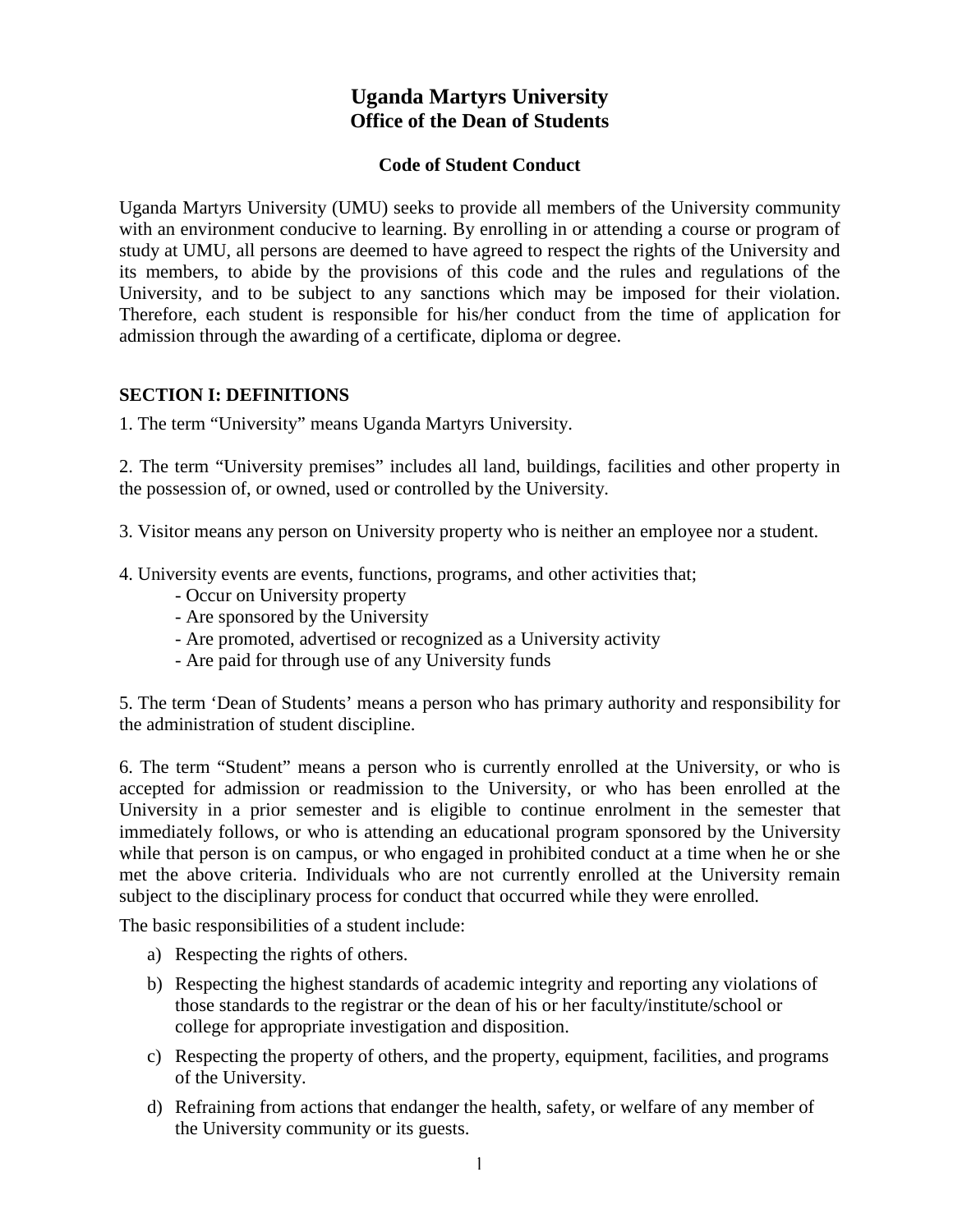e) Complying with the rules and regulations of the University as well as with the Local Council and National laws.

## **SECTION II: GENERAL CONDUCT AND DISCIPLINE**

### **1. Personal Presentation**

- a) Every student shall respect him/herself and behave in a manner that will not bring his/her name and that of the University into disrepute.
- b) Non permissible conduct includes but is not limited to: Drunkenness, abusive language, fighting, quarrelling, theft, shabbiness, sexual immorality, financial indiscipline etc.
- c) Every student shall dress in a neat and decent manner. The University reserves the right to exclude any student deemed indecently dressed from University activities including lectures.
- d) No student shall smoke in lecture rooms, laboratories, libraries, studios, Halls of Residence and in any other public places.
- e) Any student who uses any offensive language or indulges in any misbehavior towards any member of the University or public, in an offensive manner shall be guilty of an offence.
- f) No student shall utter words or behave in a manner which may damage the good name and image of the University.
- g) Disorderly, abusive, drunken, violent or excessively noisy behavior or expression is strictly prohibited.
- h) Contravention of any of the above regulations shall lead to disciplinary action.

### **2. Correspondence and dissemination of University information**

- a) A student shall always read notices posted on Wall notice boards and on the University Intraweb.
- b) A student shall open and keep operational an e-mail account on the University's webmail.
- c) No student or group of students shall print, publish and disseminate or otherwise circulate false information of any sort.
- d) All official correspondence by a student to Government or other official bodies outside the University shall be channeled through the Dean of Students or Faculty Dean/Director or the Vice Chancellor as the case may be.
- e) A student/ group of students who purport to represent the University in any form without the written permission from the Vice Chancellor shall be guilty of an offence and liable to disciplinary proceedings.

#### **3. Alcohol**

- a) As a community of scholars and learners, UMU expects those within its community to be responsible with the use of alcohol. Any student who gets drunk either within or outside the University premises by the voluntary consumption of alcohol shall be guilty of an offence.
- b) Glamorizing the use of alcohol or illegal drugs e.g. posters or tee shirts is prohibited.

## **4. Drugs**

Unauthorized possession, manufacture, sale, distribution, or use of illegal drugs, any controlled substance, or drug paraphernalia is strictly prohibited. A student in breach of this code shall face the disciplinary committee.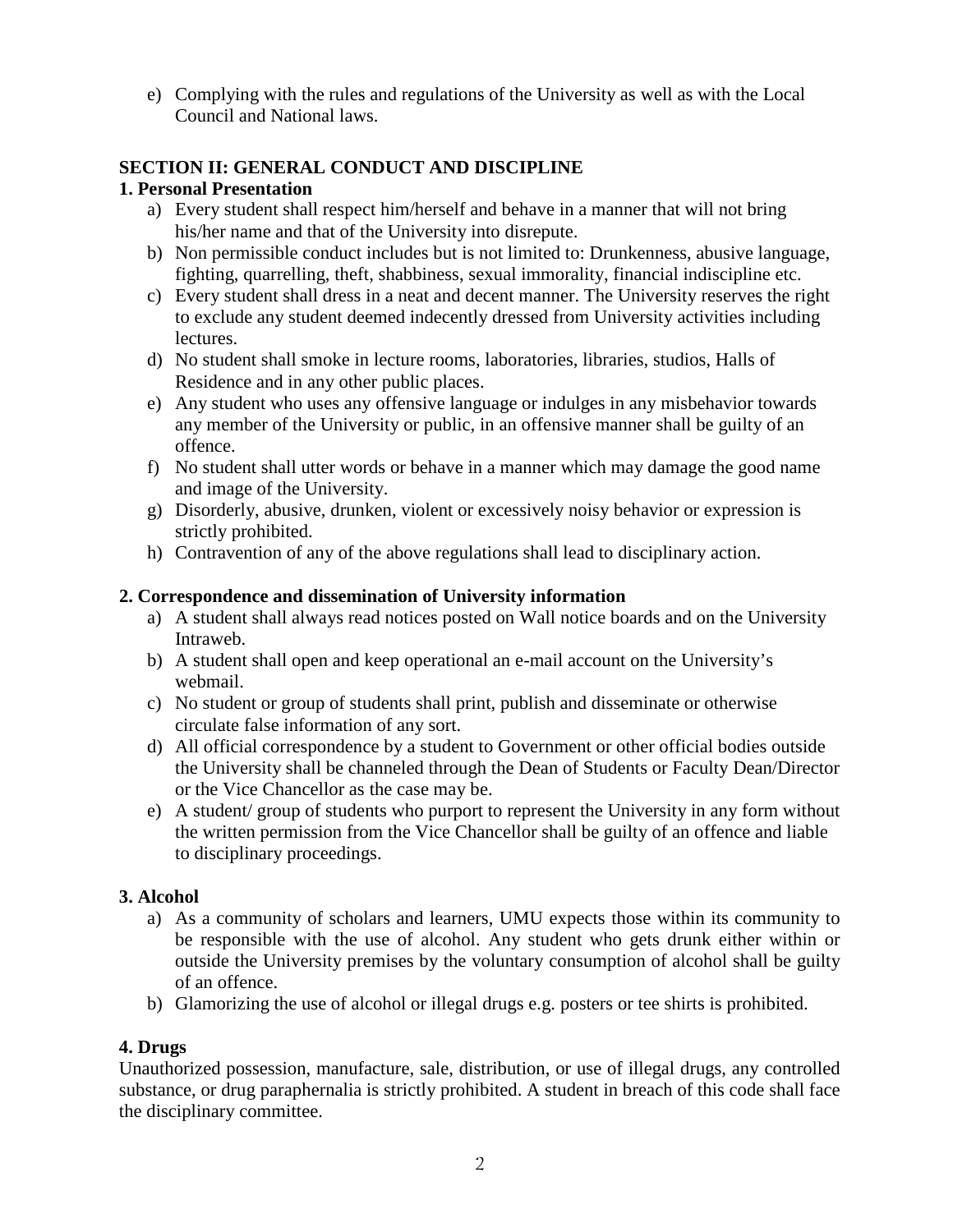### **5. Noise**

Making noise from any source which interferes with the study or sleep of other members of the University or the Public shall constitute an offence.

### **6. Dances and other Student Functions**

Permission to hold dances or any related function shall be sought from the Vice-Chancellor through the Dean of Students. Such events shall not go beyond 12:00 a.m unless special permission has been granted by the Vice-Chancellor.

## **SECTION III: UNIVERSITY PROPERTY**

- a) Every student shall exercise the highest standard of caution in handling University property.
- b) A student who willfully or negligently damages University property shall pay the cost of repair or replacement of the property, as may be determined.

## **SECTION IV: HEALTH AND SAFETY**

### **1. Person identification**

- a) Every student must be in possession of his/her identity card, obtained from the Registrar, at all times.
- b) A student who refuses to identify himself to a University official, faculty member, or staff member acting in his official capacity shall be liable to disciplinary proceedings.

### **2. Health**

- a) Every student shall, upon joining the University, register for AAR Health Insurance Scheme at the University Infirmary.
- b) A student who feels unwell shall be under obligation to seek medical attention.
- c) A student, who contracts a contagious disease, shall on the advice of the medical personnel, withdraw from the University community until he/she fully recovers.
- d) When a student, as a result of a psychological, mental health or other medical conditions, poses a threat of violence directed against self, others, or University property as evidenced by verbal statements or other menacing behaviors, the Dean of Students shall be permitted to divert the student from the disciplinary system by imposing an interim leave of absence from the University. Before the student is permitted to reenroll in the university, he or she shall be required to undergo a comprehensive evaluation to assess the student's readiness to return and not pose a threat to the university community.

## **SECTION V: SECURITY**

- a) The personal safety and security of each student is both an individual and community concern. While the University strives to provide a campus environment free of undue risks to persons and property, it is each person's responsibility to pay attention to his or her surroundings, to avoid hazardous situations, and to exercise his or her own best judgment to maintain personal safety and well-being.
- b) It shall be an offence for a student to steal property from either fellow students, members of the general public or the University community.
- c) All cases of insecurity relating to self and property shall be reported to a relevant authority.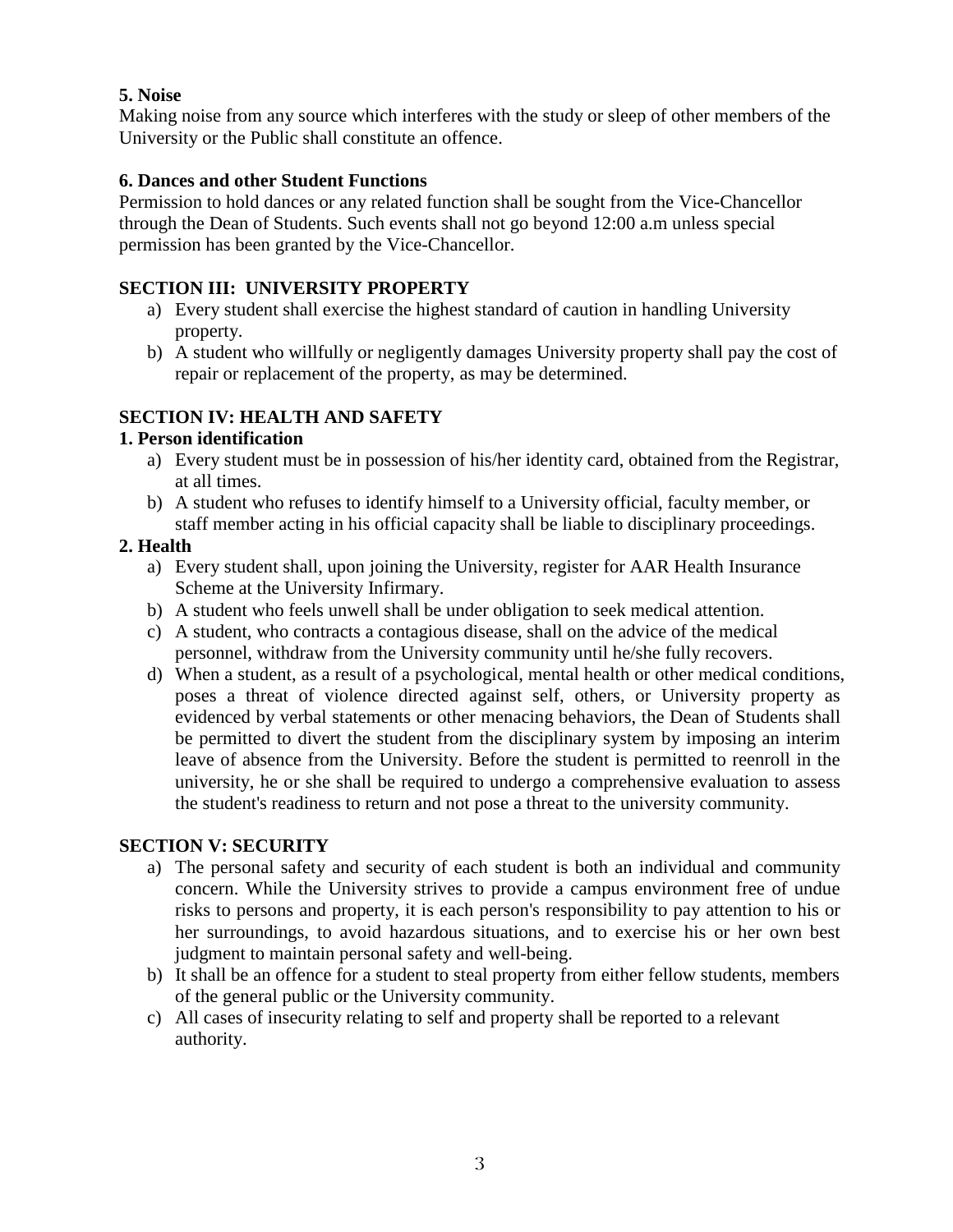### **SECTION VI: CODE OF CONDUCT GOVERNING HALLS OF RESIDENCE**

The University has 7 halls of residence: Mukasa. Martyrs, Michael, Haflett, Onyango, Carabine and Campbell.

There are six private hostels affiliated to UMU, namely: Malcom X, Byaben, Bbosa, St. Mugagga, Kavuma and Wamala. Students residing in Private hostels shall abide by these regulations and those of their respective hostels.

#### **1. Non-Residents and Part Time Students**

Non-resident and part time students shall not sleep in the University halls of residence except with permission from the Dean of students and on payment of the appropriate accommodation. Any full time student who wishes to become a non-resident shall inform the Dean of students in writing through the Warden, before the beginning of a new academic year.

#### **2. Start and End of Semester**

- a) Every student shall be required to register at the beginning of every semester with the Warden or the Hostel Custodian.
- b) Every student shall vacate the hall of residence at the close of the semester not later than 12:00 noon.
- c) Every student shall sign hall clearance forms after handing over all University property, which must be counter signed by the Warden/ or the security personnel on duty.
- d) Any student who leaves the hall without clearing or fails or neglects or refuses to hand in his/ her room keys shall be accountable for property found damaged or missing in that room.

#### **2. Closing of Halls and Visitors**

- a) No non-resident student shall be in the Hall beyond midnight.
- b) No male student shall allow female persons to enter or remain in his room after 9:00 pm
- c) No female student shall allow male persons to enter or remain in her room after 9:00pm.
- d) No student shall leave his/ her hall of residence after 10:30 pm and before 6:00am unless prior permission had been obtained from the warden.
- e) Students who wish to return to the halls after 10:30pm must obtain a pass in advance from the warden.
- f) All visitors particularly those from outside the University shall identify themselves to the Hall chairperson on duty before they are allowed to enter the halls.
- g) No visitors shall be allowed to stay in the halls of residence.
- h) A visitor shall first identify him/herself to the Warden/ Custodian before he/she is allowed to proceed to the student's room.
- i) Contravention of any of the above regulations shall lead to disciplinary action.

#### **3. Rooms**

#### **a) Allocation**

- i. Rooms shall be allocated at the beginning of the academic year by the warden. No student shall change a room without the approval of the Warden.
- ii. All rooms in the UMU halls of residence belonging to third year students shall be allocated to new students at every start of an academic year.

#### **b) Property and fixtures**

i. Where possible, rooms are furnished with beds, wardrobes, curtains, mirrors among other things. Occupants of each room shall sign for them at the beginning of every semester and shall report damage to warden. Repairs/replacement will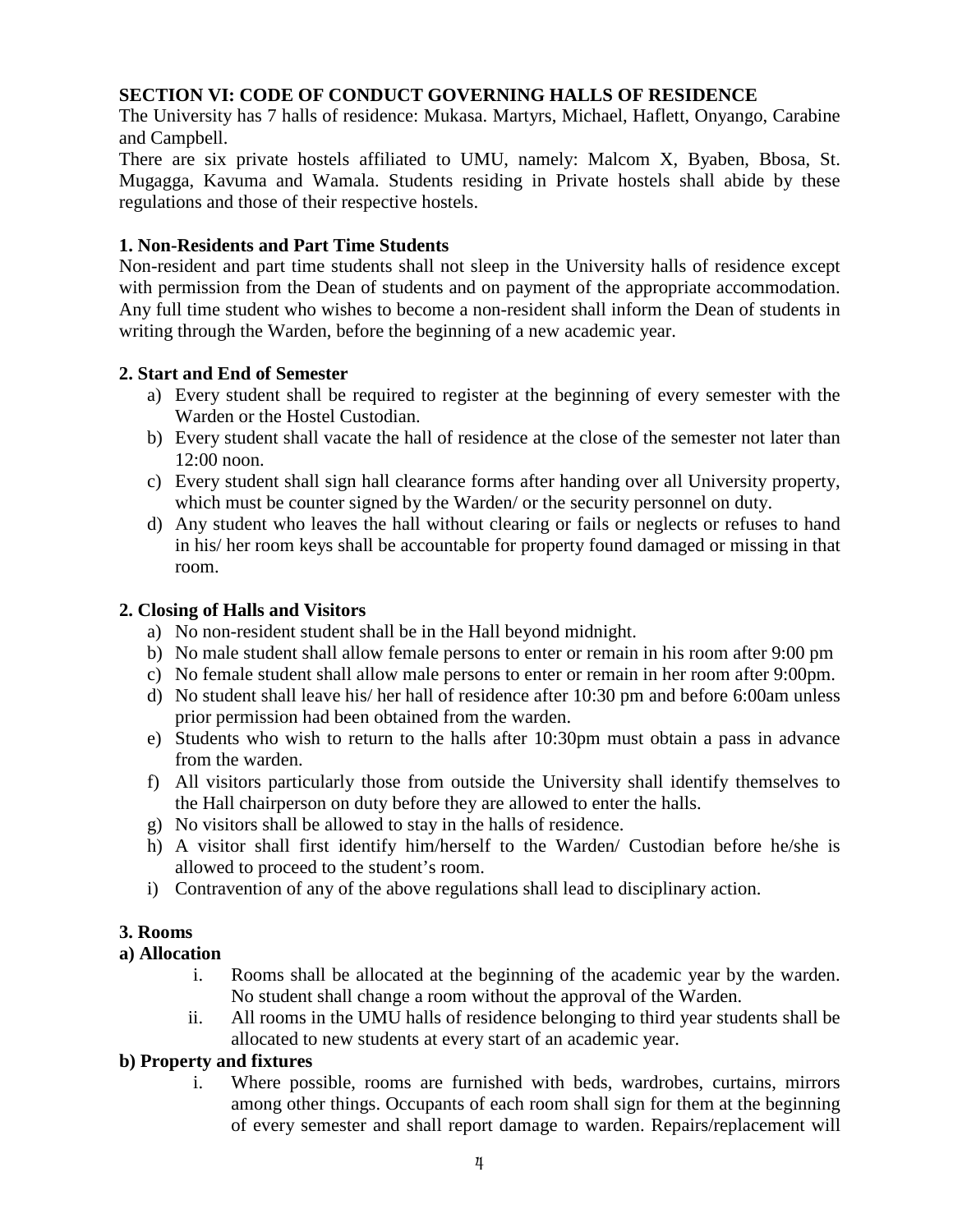be paid for by the occupants.

- ii. No student shall unlawfully keep University property in his/ her room
- iii. No student shall bring a personal bed to the University hall room.
- iv. Students shall pay for the cost of repair or replacement

#### **c) Electricity**

If a wall point is fixed in a room, it should take a maximum of 13 amps. It should not be overloaded. All lights should be switched off during day when not needed.

### **d) Keys**

- i. If a student looses a key to his/ her room or wardrobe or both, he/ she shall pay the cost of replacing it or buying a completely new lock.
- ii. Loss of keys must be reported to the warden in writing.
- iii. The keys shall be handed over to the Warden at the end of the semester.
- iv. Where a student fails to hand over keys at the end of the semester, he/ she shall be subjected to disciplinary action.

#### **e) Rights in the room**

Students allocated a room have equal rights and no roommate shall assume authority over the other(s).

### **f) Personal property**

i) Personal property must not be left in the rooms during vacations except with permission from the warden, but at the owners' risk. The University shall not be responsible for damage to students' personal property kept at the University in the holidays.

#### **g) Cooking in the halls**

Cooking of any sort in the rooms or any part of the hall is not allowed. Contravention of this code shall result into facing the disciplinary proceedings.

#### **h) Sanitation and cleanliness**

- i) Washing of clothes shall be done in the laundry areas. No washing shall be done in the bedrooms or bathroom areas.
- ii) Drying clothes shall be done outside the halls on the drying lines.
- iii) Students must sweep their rooms before 8:00am daily and keep them clean always. Rubbish must be deposited in the dustbins provide. Used bulbs, razor blades, etc. should never be thrown out of the windows.
- iv) The hall attendants/ cleaners shall clean the corridors, toilets and bathrooms.
- v) Students belonging to each hall must keep it clean and tidy including its surroundings.
- vi) Decorations like pictures, wall hangings shall not be hang on the walls if such hangings or fixing will leave permanent marks or damage on the walls.
- vii)Students doing practical subjects like architecture or built environment should not take their machines/ equipment to the halls of residence.

#### **i) Pregnancy**

 Pregnant students shall always inform the Warden and will be advised to vacate the halls of residence. However suitable accommodation will be recommended.

#### **j) Noise**

i) No student shall make noise e.g. playing loud music, drums, bugles, whistles which may be a nuisance or interfere with the study or sleep of other students and the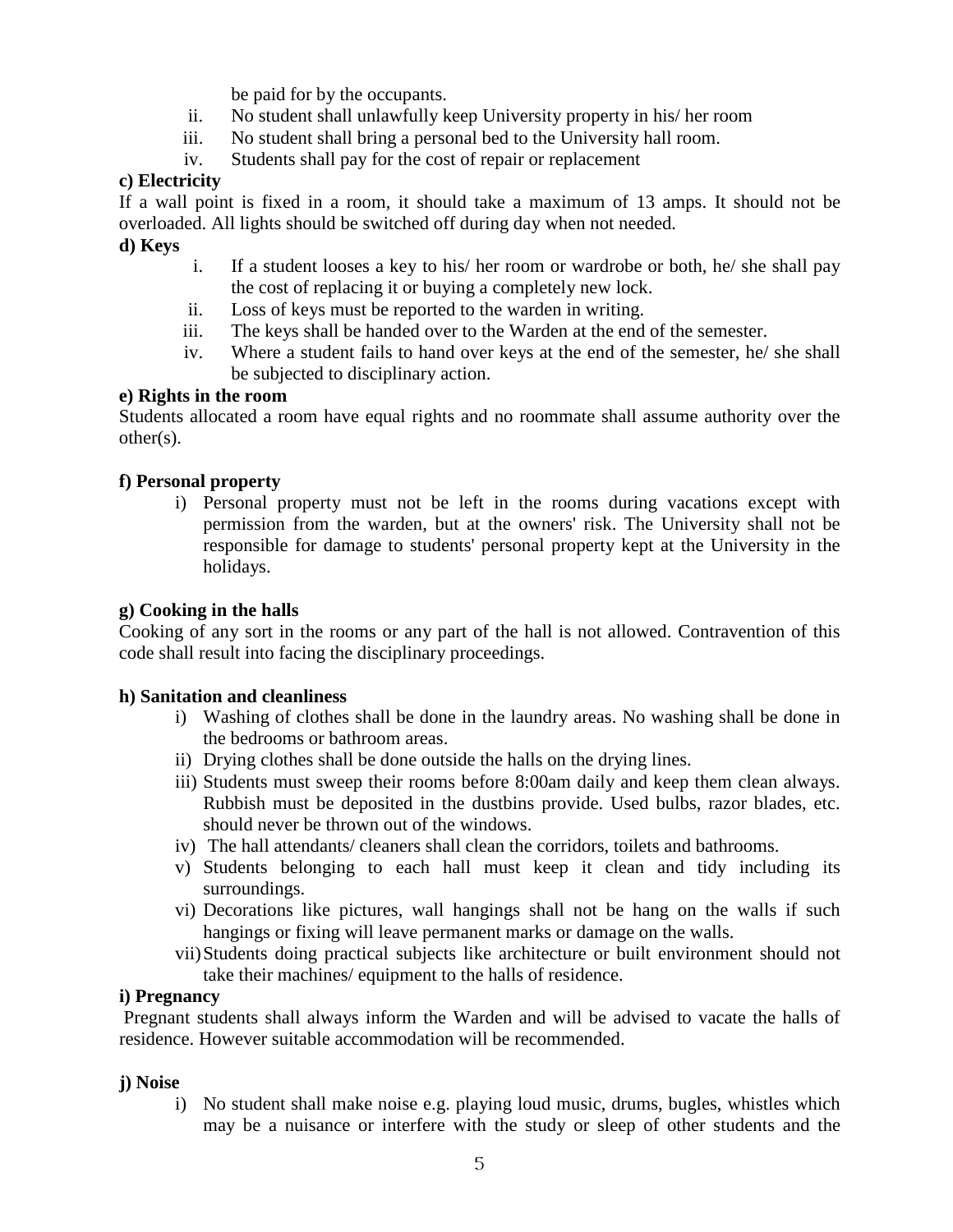public. Radios, musical instruments etc must be played at reasonable levels.

ii) Playing radios and other gadgets loudly shall constitute indiscipline and shall in the first instance be reported to the hall students' authority e.g. hall chairperson who may, where necessary refer such matters to the Warden.

#### **k) Consumption of Drugs and Alcohol**

- i. Alcoholic beverages are not permitted in Halls of Residence. No student will be intoxicated and endanger the safety of another person or property, or cause a disturbance.
- ii. The possession, use, or consumption of any controlled or illegal substances not prescribed by a physician is prohibited in the Halls of Residence.
- iii. A student who breaches any of the above regulations shall be guilty of an offence for which he/she shall be liable for disciplinary action.

#### **SECTION VII: SANCTIONS/ PENALTY**

Sanctions are intended to deter any subsequent violations. To restore community, sanctions will be appropriately tied to the offense and tailored to repair actual harm done.

Subject to these regulations, the following, individually or in combination, are authorized disciplinary sanctions. Where appropriate, the statement of the sanction shall include the period of duration, any conditions to be observed during that period, and the conditions for termination of the sanction.

#### **Major Sanctions**

- 1. Expulsion from the University or a program of the University.
- 2. Suspension from the University or a program of the University for a Specific Length of time.
- 3. Deferred suspension from the University or a program of the University. Deferred suspension from the University is a period of review during which the student must demonstrate an ability to comply with University rules, regulations, and all other stipulated requirements.
- 4. Denial of graduation, deferral of graduation for a specific period of time, revocation and withdrawal of credit, diploma or degree previously credited, awarded, or conferred.

#### **Other Sanctions**

- 1. Expulsion from Hall of Residence.
- 2. Suspension from the Hall of Residence for a specific length of time.
- 3. Disciplinary probation. Disciplinary probation may involve counseling the student; restriction of student privileges; prohibitions against participation in University activities or events and prohibitions against holding office or participating in student organizations or activities.
- 4. Disciplinary reprimand or warning. Warnings are for a designated period of time and include the probability of more severe disciplinary sanctions if the student is found responsible for further violations of the Code of Student Conduct while on warning.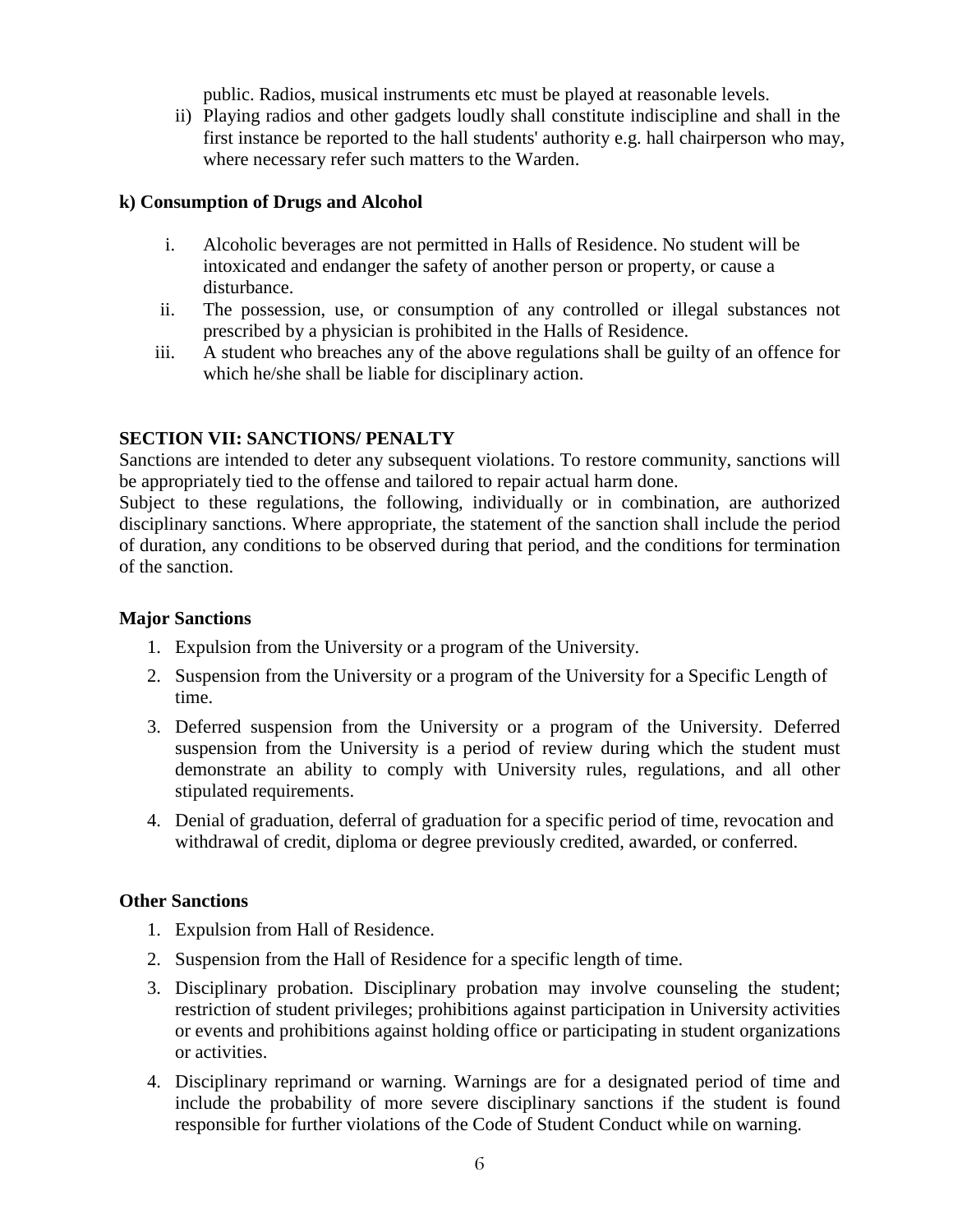- 5. Restitution. The student will reimburse the University and/or other appropriate party for damage to or loss of property or for costs or expenses incurred by the University or other party. Restitution will be made at full cost of replacement or repair, and other expenses.
- 6. Impounding of prohibited materials or equipment used in violation of the code. The University may impound materials specifically prohibited by law or the rules and regulations of the University; the University may impound equipment utilized in a dangerous manner or in violation of the rules and regulations of the University. The sanction may provide that once equipment is impounded, the student will lose all further privileges of use or possession of such equipment or similar equipment on University property permanently or for a stated period of time.
- 7. Loss of Privileges. Loss of privileges is the loss of specified privileges such as use of a particular facility, visitation to a residence hall, housing priority, contact with an individual, or other privileges for a designated period of time.
- 8. Other Sanctions: The University may impose any other sanction, depending upon the circumstances and the nature of the violation.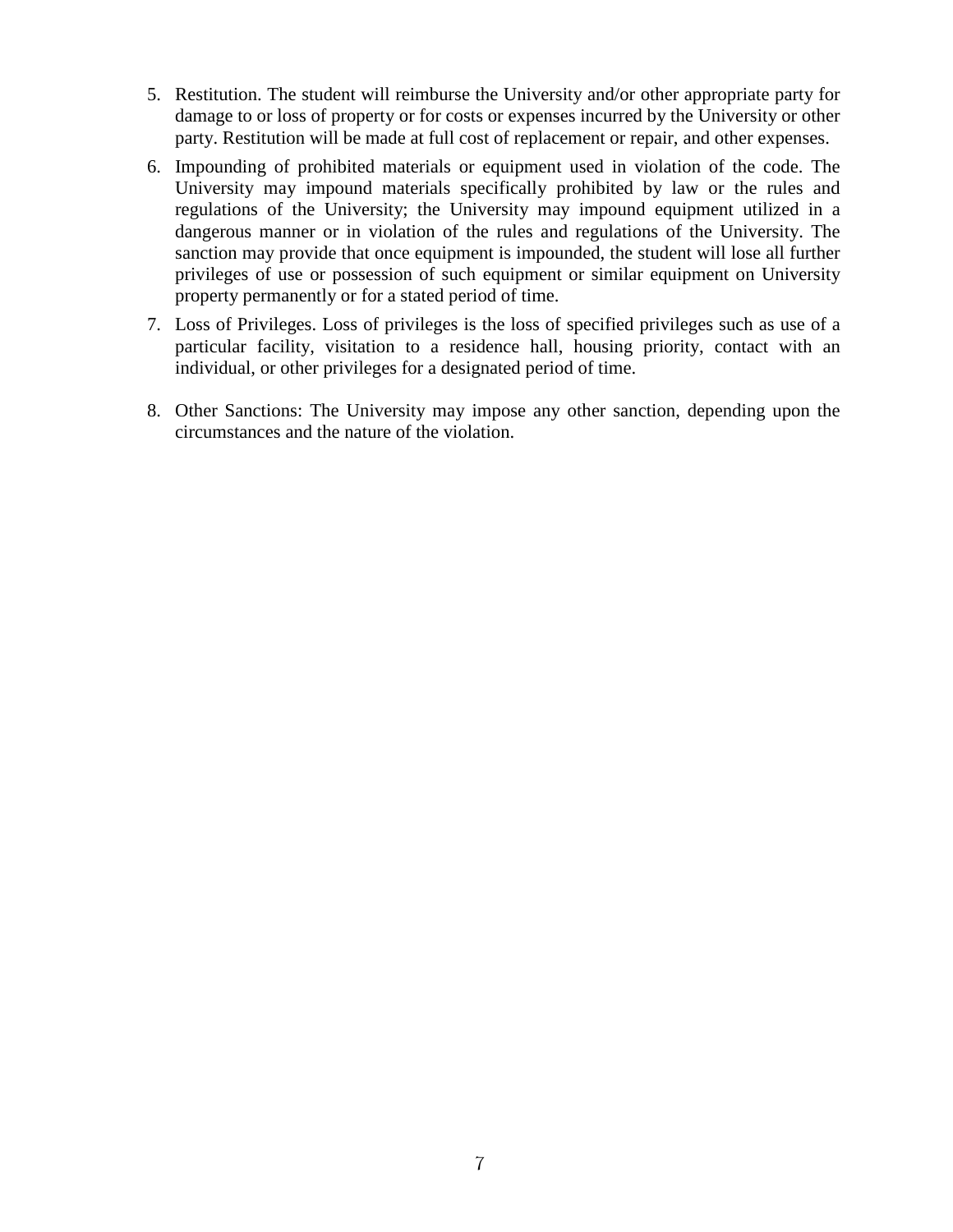### **SECTION VIII: MACHINERY AND PROCEDURE FOR IMPLEMENTATION OF THE CODE OF STUDENT CONDUCT**

Matters of indiscipline/ breach of students' regulations shall be handled by the Hall disciplinary committee and the Students' Disciplinary Committee.

#### **1. Hall Disciplinary Committee**

There shall be a Hall disciplinary committee in each hall of residence which shall consist of:

- i. The Chairman JRC UMUSU (Chairperson).
- ii. The hall Chairperson (Secretary)
- iii. The Secretary for Campus Affairs
- iv. 2 student representatives elected annually by the members of the hall.

The Union President and Union Chairman shall be ex-officio members.

The quorum for the disciplinary committee shall be five members. The committee shall receive and consider charges of violation of students' regulations and take appropriate action which shall include;

- i. Warning the student
- ii. Reprimanding the student(s)
- iii. Demanding an apology from the student(s)
- iv. Requiring the students to replace or pay the cost or part of the cost of damaged or stolen or lost property as the case may be.
- v. Imposing a fine on a student as specified on any one occasion.
- vi. Recommend to the Warden that a student be made a non-resident
- vii. Recommend to the Dean of students that the matter be referred to the Students' Disciplinary Committee
- viii. Dismiss the case
- ix. Impose any other punishment that is appropriate.

#### **2. Procedure of the Hall Disciplinary Committee**

When the hall Chairperson considers it necessary to institute the disciplinary proceedings against a student, he/ she shall inform the student in writing of the charges against him/ her five days earlier than the date of which the student should appear before the committee.

The hall Chairperson shall also inform the student of his/ her rights to respond to the charges, or to defend him/ herself, to appear before the committee in person and be heard, to call witnesses as well as right to defend him/ herself in writing if she/ he wishes and the date, time and venue of the meeting of the committee.

### **3. Communication of the Decision of the Hall Committee to the Student**

The decision of Hall disciplinary committee shall be communicated to the student not later than five days from the date of conclusion of the case.

#### **4. Students' Rights of Appeal to the Students' Disciplinary Committee**

A student who is dissatisfied with the decision of the Hall disciplinary committee may appeal to the Students' Disciplinary Committee within seven days from the date of communication of the decision of the Hall disciplinary committee.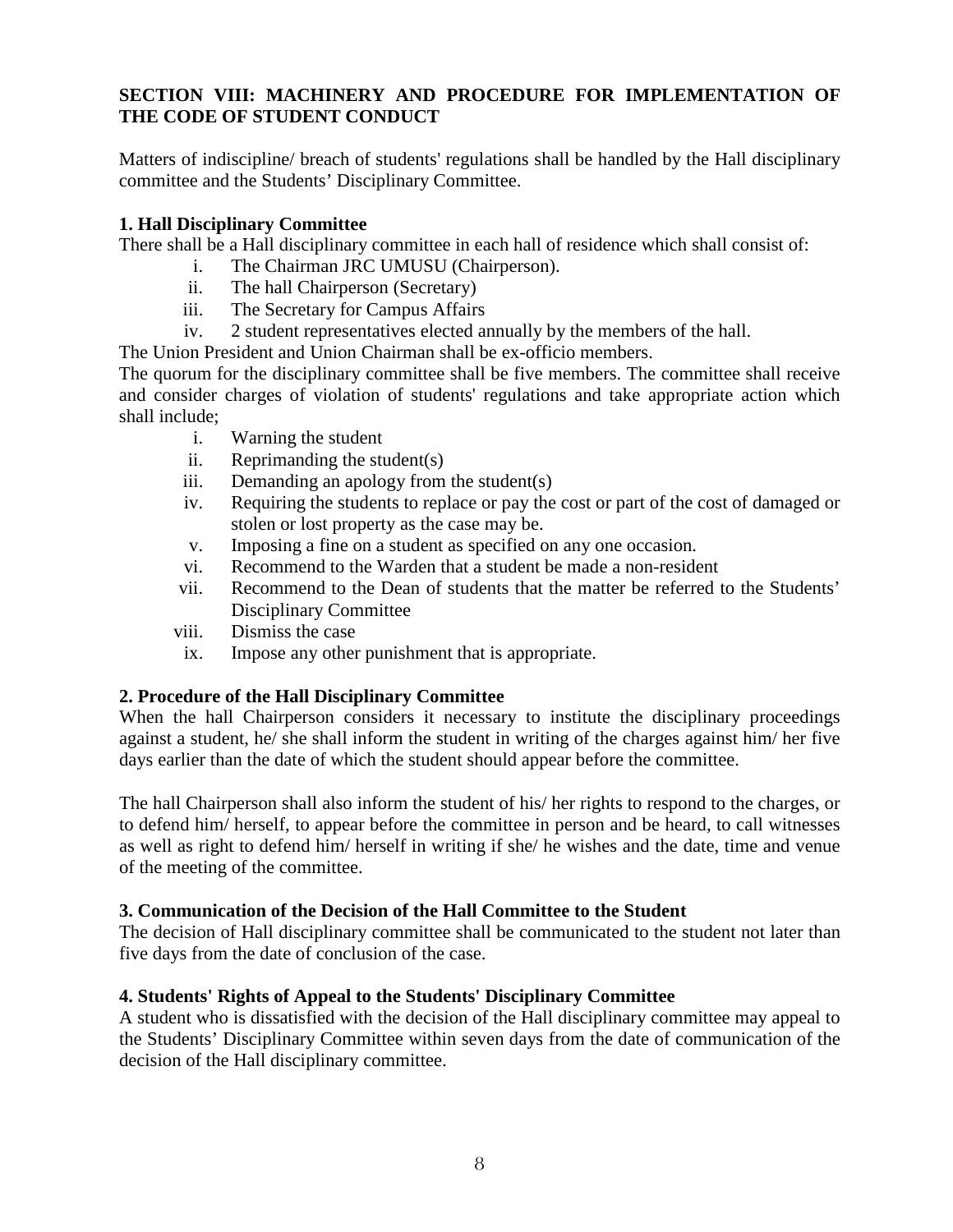#### **5. Students' Disciplinary Committee**

There shall be a students' disciplinary committee which shall report to Management. Membership:

- i. The Dean of Students shall be the chairperson of the committee
- ii. The Union President who shall be the minute secretary
- iii. The Chairman JRC
- iv. The Secretary for Campus Affairs
- v. The Dean of the Faculty where the student belongs
- vi. The UNIVERSITY Warden
- vii. The Hall Custodian
- viii. The Committee can co-opt any member with specialized knowledge and or skill in the subjects under discussion.

The Students Disciplinary Committee shall consider and make decision on all cases referred to it as well as appeals to it. The Students' Disciplinary Committee has the powers to do any or several of the following after considering the case against the student and hearing him/ her;

- i. Uphold the decision of the Hall disciplinary committee
- ii. Set aside the decision of Hall disciplinary committee and make a new decision.
- iii. Warn the student
- iv. Reprimand the student
- v. Demand an apology from the student
- vi. Require the student to pay for the cost of or part of the cost of damaged, stolen or lost property as may be appropriate.
- vii. Take any other decision that it deems appropriate.
- viii. Recommend to Management to suspend the student.

## **4. Students' Disciplinary Committee Proceedings**

a) When the Dean of students considers it necessary to institute disciplinary proceedings against a student for breach of these regulations/ misconduct/ discipline, he/ she shall after such preliminary investigations that he/ she considers necessary, inform the student of the charge(s) against him/ her at least seven days before the date on which the student is to be heard.

b) The Dean of students shall then forward the case to the Students' Disciplinary Committee

c) If the committee has witnesses, the student shall have the right to cross-examine them and to examine any evidence that committee may have.

d) If during the course of the hearing the committee finds evidence/ disclosing new or additional charges of indiscipline the student shall be notified in writing and be required to answer those charges following the procedure adopted.

e) The decision of the committee shall be communicated to the student by the secretary not later than seven days from the date of conclusion of the case against the student.

f) The Students Disciplinary Committee shall refer unresolved cases to Management who may later forward the case to Council for final decision.

## **7. Students' Right of Appeal to the Vice Chancellor**

A student who is dissatisfied with the decision of the Students Disciplinary Committee may appeal to the Chairman of University Management within seven days from the date of communication of the decision of the Students Disciplinary Committee.